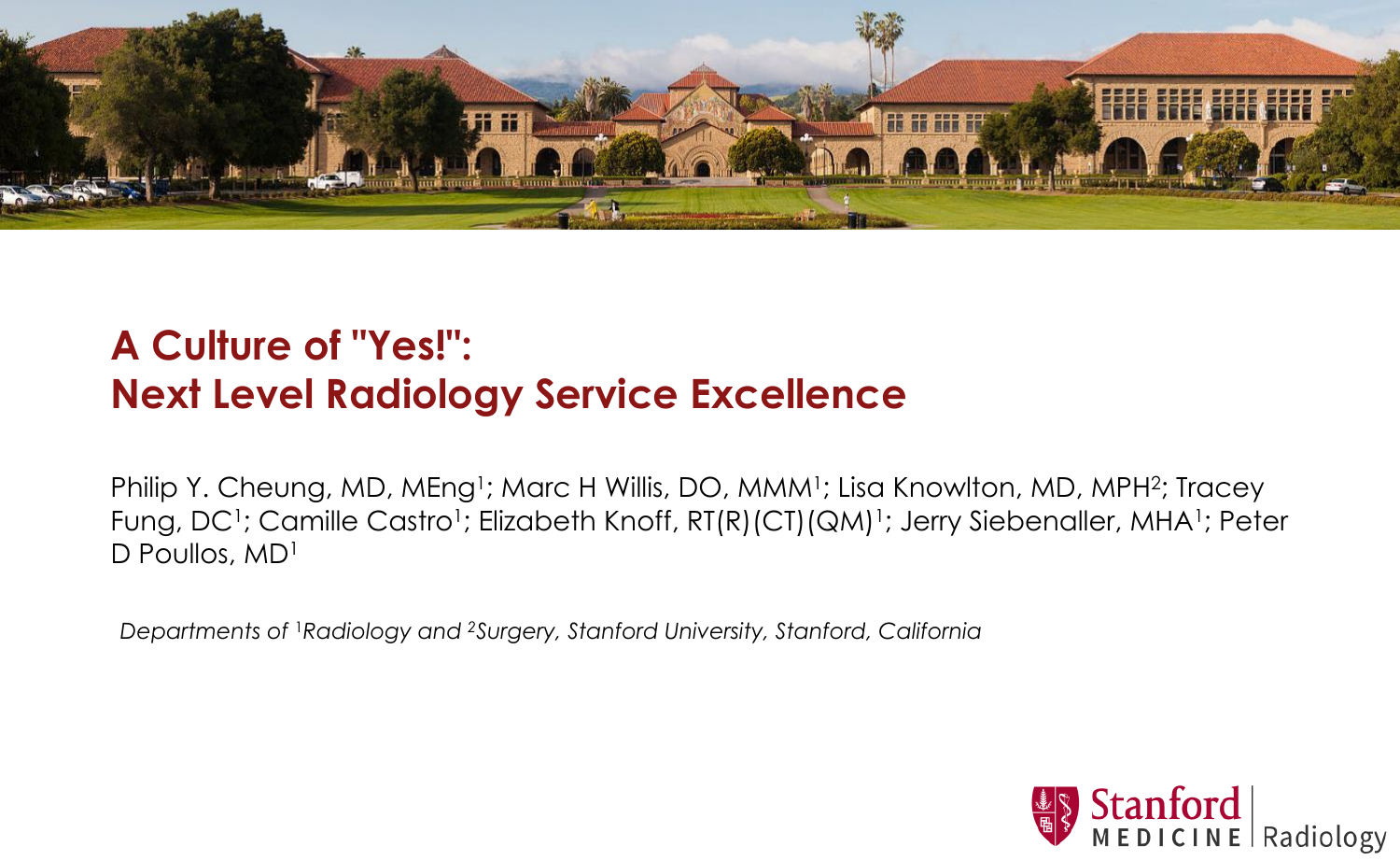## Background

In 2014, our Department of Radiology instituted a physician-to-physician Radiology Consult Line (RCL), a dedicated phone number through which providers may reach a radiologist to discuss exam ordering, appropriateness, or results.

Trained reading room assistants (RRAs) triage incoming calls by acuity and question type, routing calls to the appropriate subspecialty. RRAs also assist radiologists by facilitating outgoing communication to patient care teams.

Satisfaction with the Radiologist Consult Line program is mostly high, but gaps and variability exist in (1) radiologist availability, (2) call routing accuracy, (3) timeliness and consistency of return calls, and (4) professionalism.

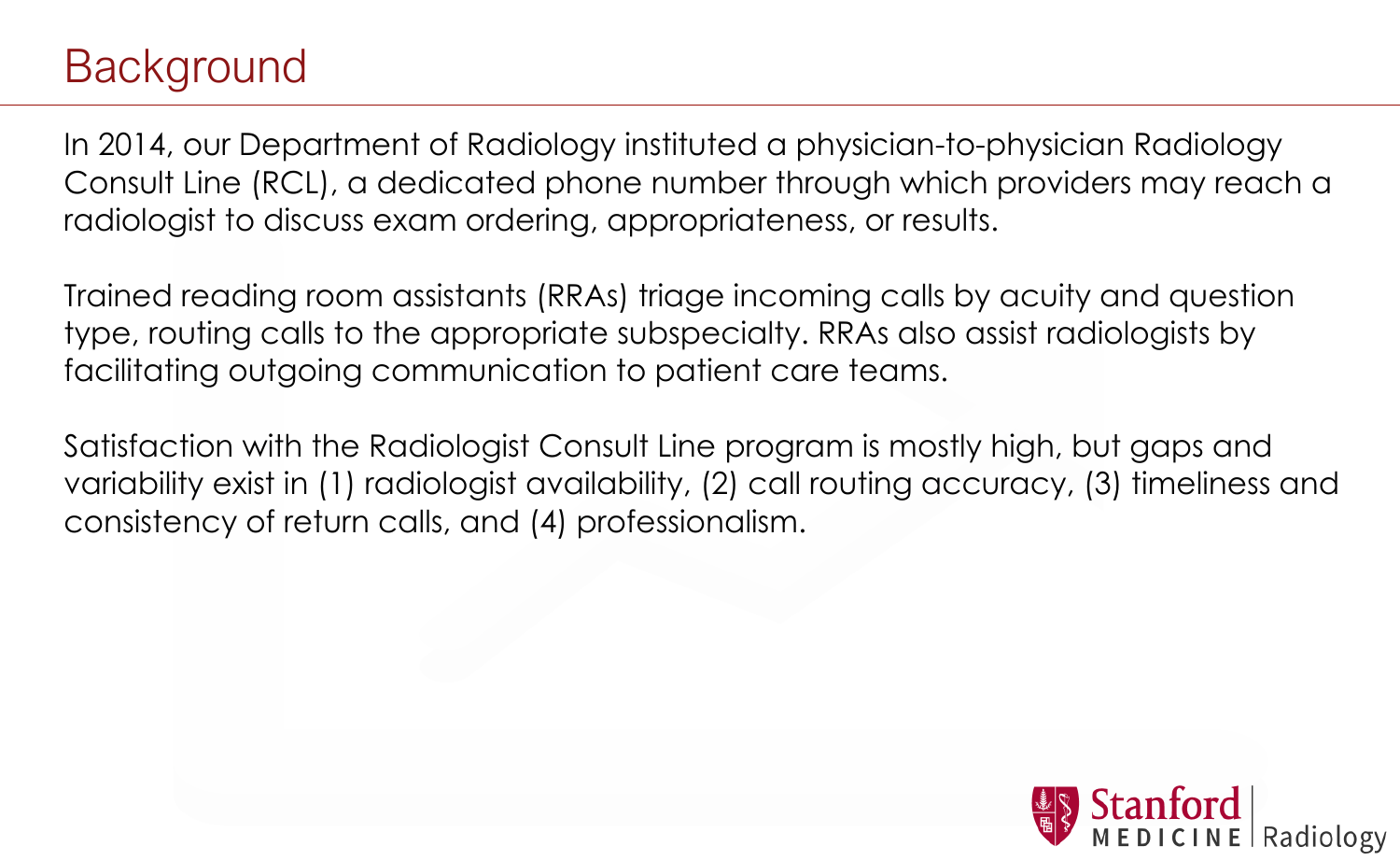## Purpose

A team of representative stakeholders, including a faculty surgeon, a reading room assistant, two faculty radiologists, a radiology resident, and two radiology administrators, developed an improvement process via a five-month guided quality improvement curriculum.

Specific, Measurable, Achievable, Realistic, and Timely (SMART) goals were developed to guide and assess project progress towards meeting our two-pronged objectives:

**(1) Improve timely, accurate connection to desired subspecialty radiologists** Goal: Achieving 4/5 on 75% or greater of audits of the RCL, scored as follows: a. RRA provides their name and role (1 point) b. Connection to the correct reading room (2 points) on the first attempt (1 point) c. Radiologist provides their name, role, and subspecialty (all 3 = 1 point, no partial credit)



**(2) Improve overall Radiology Consult Line service satisfaction.** Goal: Achieving 5/5 on a 5-point Likert scale on >85% of surveys of all RCL callers: "On the day referenced in your email, how satisfied were you with the service provided by the Radiology Consult Line?"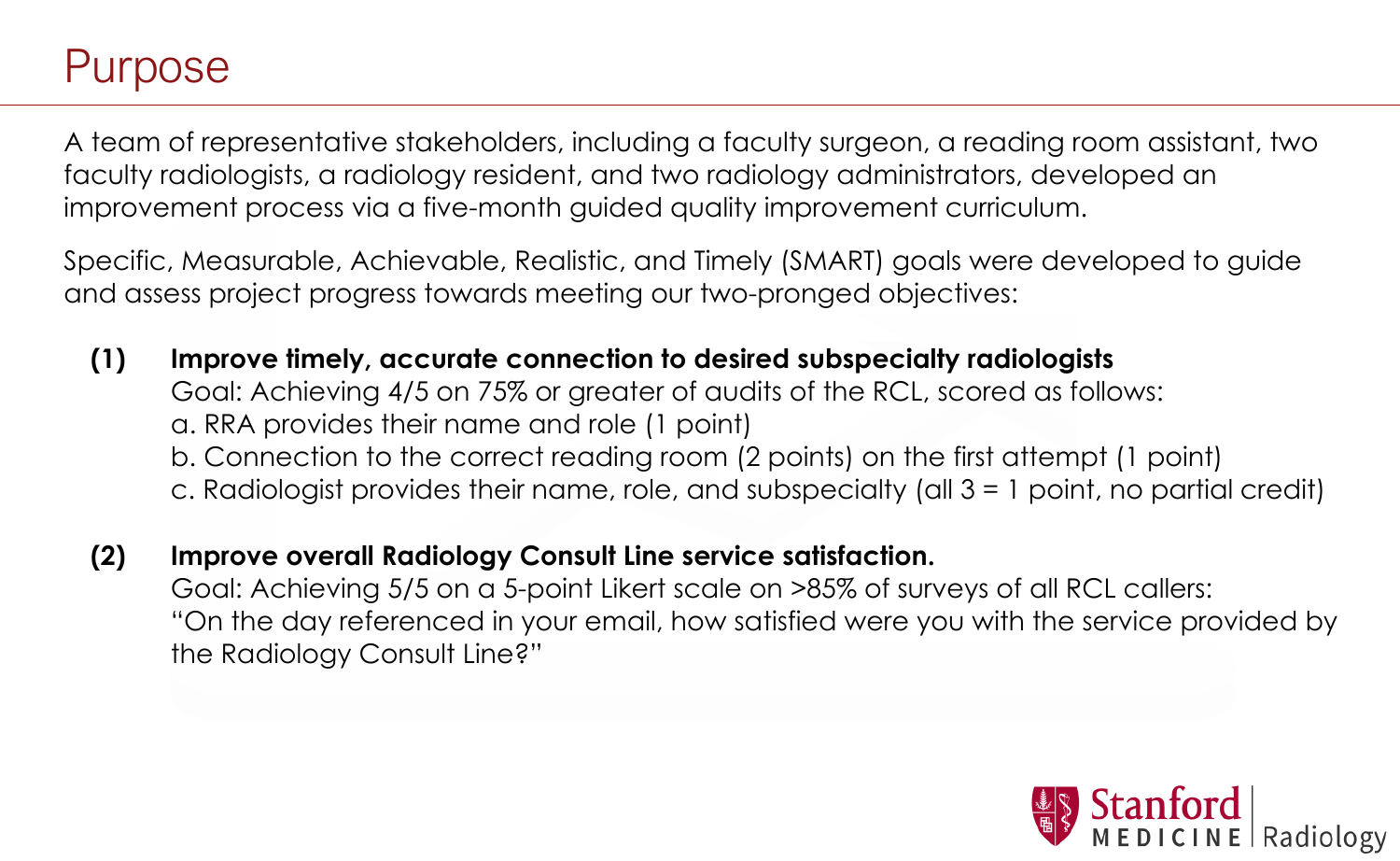# Material and Methods

Team members conducted multiple detailed observations ("Gemba") of all aspects of the RCL workflow. We performed a root cause analysis of barriers in the current workflow from the perspective of radiologists, RRAs and referring physicians. We documented our analysis using a structured problemsolving tool (A3 report).

We identified a set of key drivers and interventions (Fig. 1). Interventions were developed and iterated through several Plan-Do-Study-Act (PDSA) cycles. Interventions fully implemented during this project included: 1. Installing a call center management software. 2. Promotion, through meetings and emails, of a service-centered culture to department leadership, faculty, and trainees. 3. Deployment of telephone reference cards with suggested answering scripts and means for rerouting misdirected calls back to the RCL.



## **Figure 1.** Key Drivers

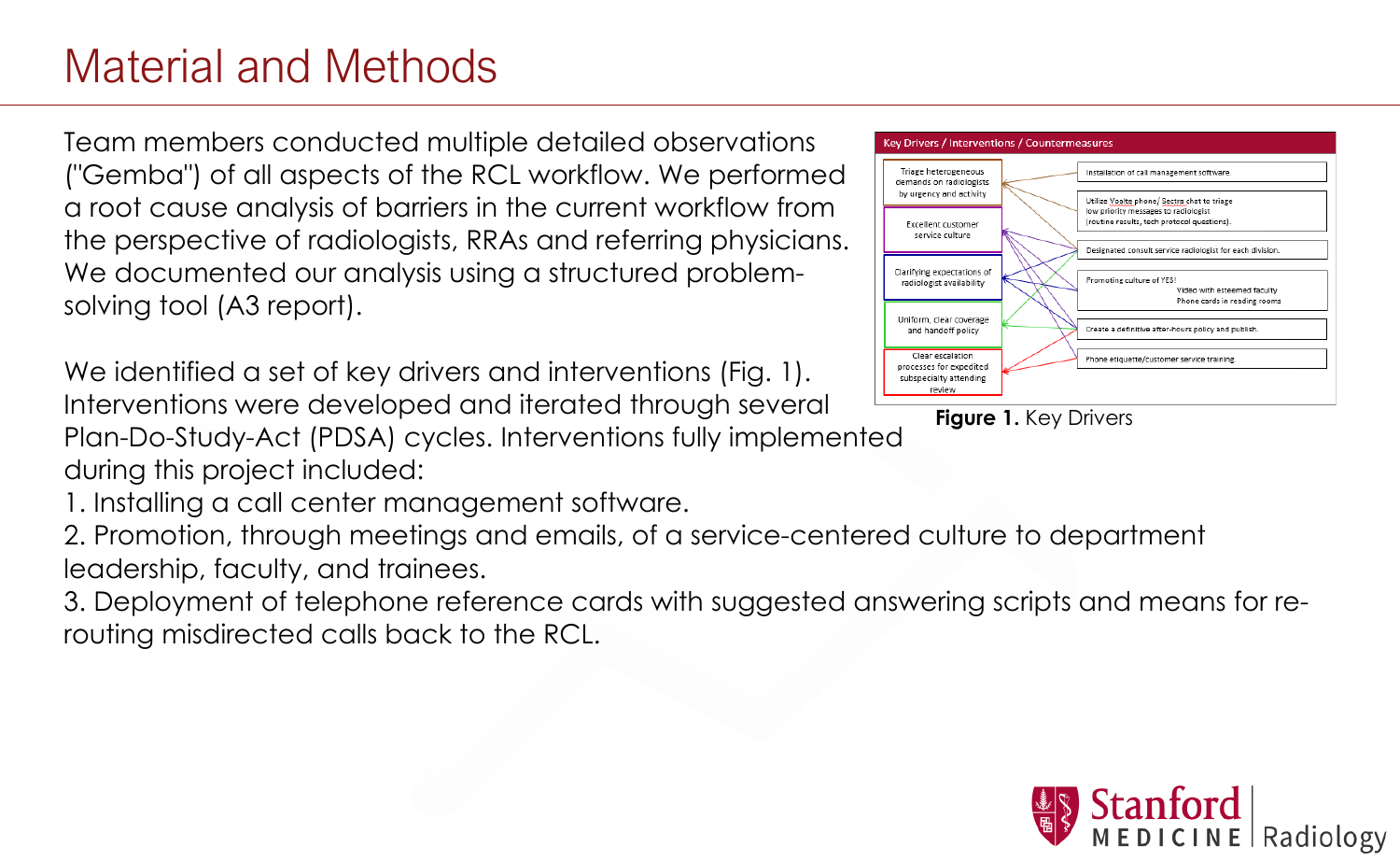## Results



Composite Audit Performance: At baseline, 60% of RCL audits achieved a composite score of 4/5 or greater. After initiating interventions, this increased to 88%, an absolute increase of 28% and relative increase of 46.7%.

Customer Satisfaction: At baseline, 75% of customer satisfaction surveys returned a 5/5 score. After initiating interventions, the mean increased to 80%, an absolute increase of 5% and a relative increase of 6.7%.

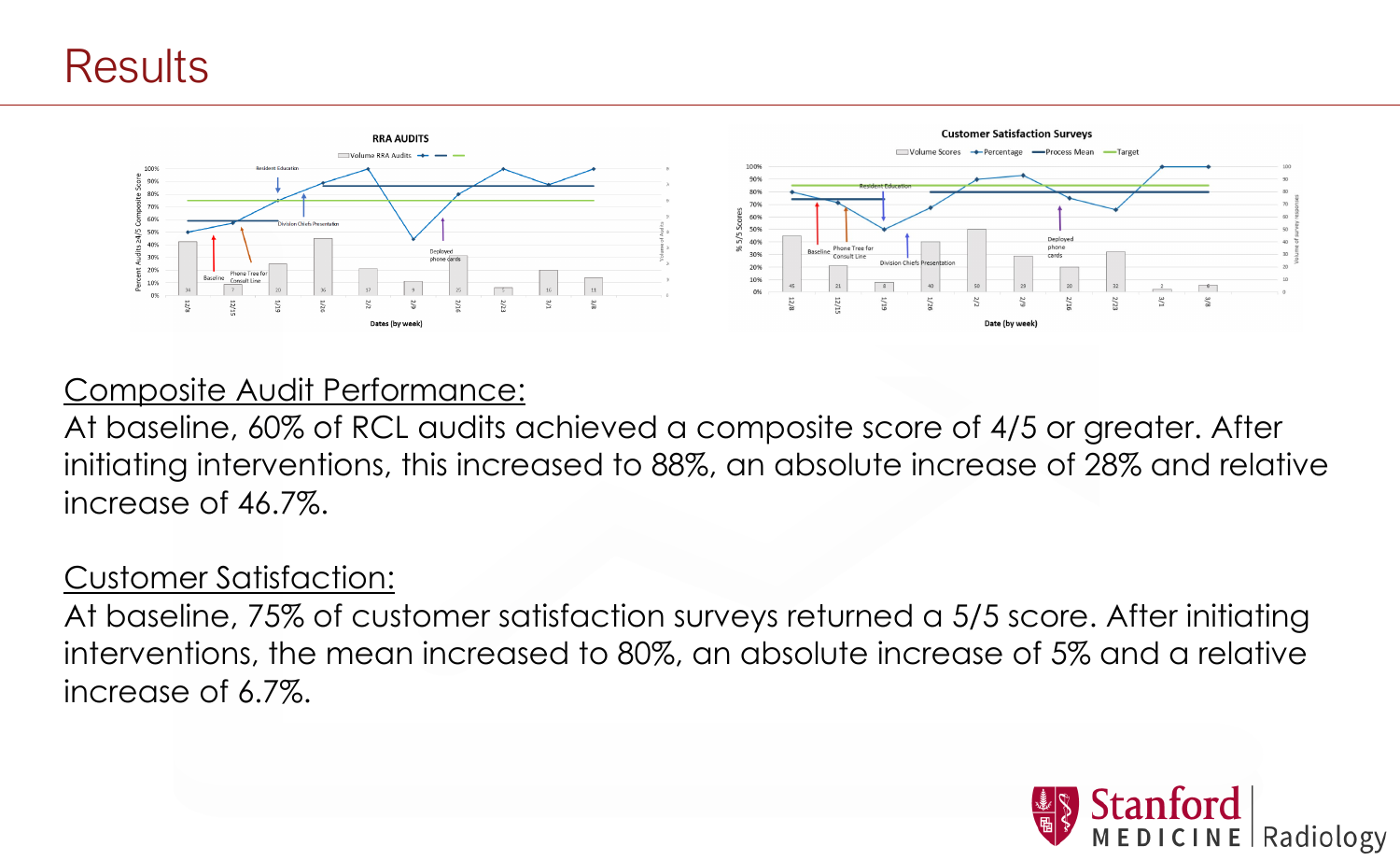## Discussion

In our institution, subspecialty sections have variable coverage and workflow models. Thus, the RRA workflow is extremely complex.

Standardizing processes and expectations for radiologist availability, along with installation of call management software to decrease unanswered calls, markedly improved the frequency of connection to the desired subspecialty on the first attempt. Except for one outlying week, interventions appear to have shifted departmental performance on this metric.

Limitations:

Auditing efforts were extensive during the project; this may have contributed to improved RCL audit scores via the Hawthorne effect. Telephone scripting was generally well-received, but a small minority of callers unexpectedly found it excessive and time-consuming.

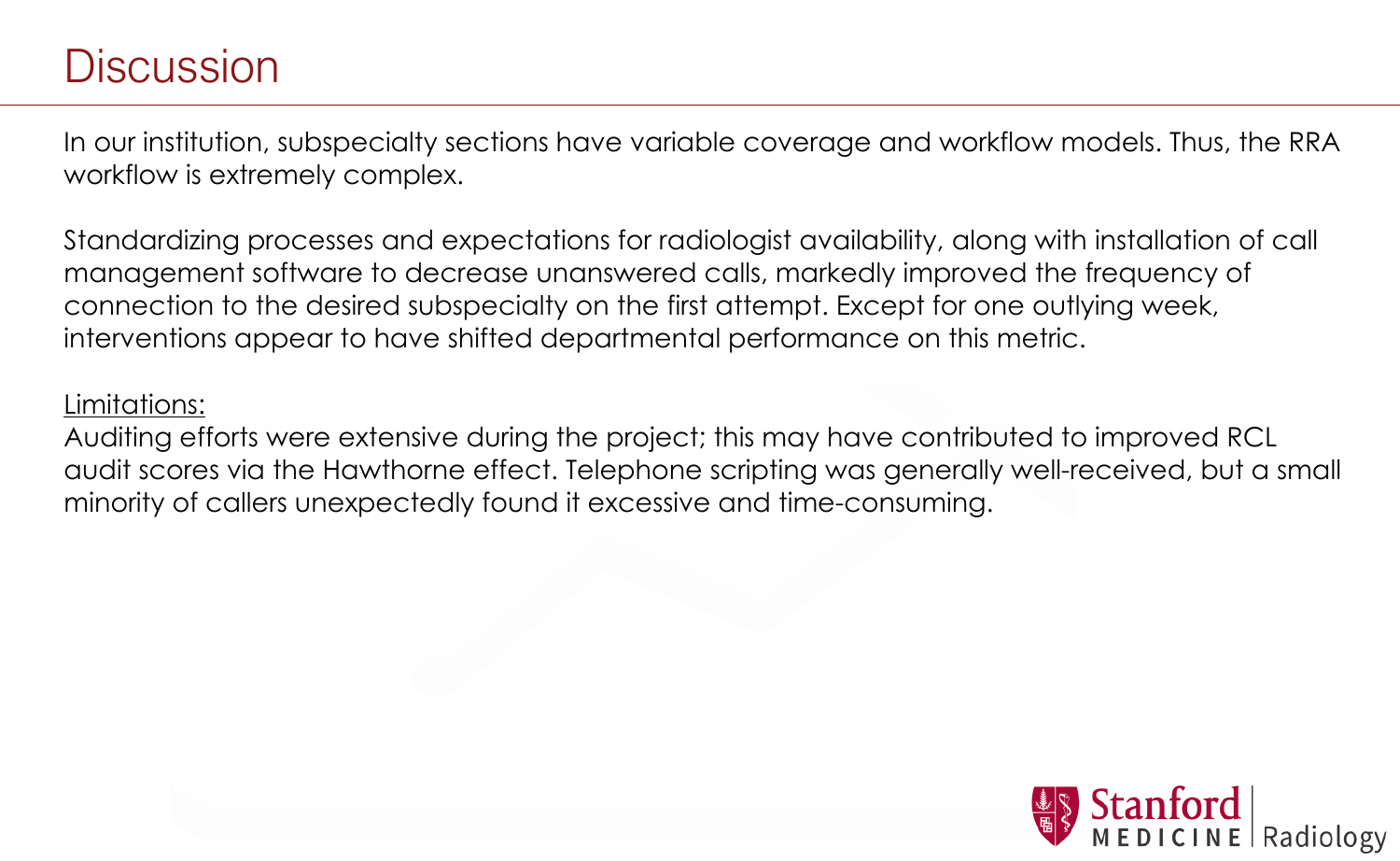# Conclusion

An interprofessional, team-based approach to continuous quality improvement can positively impact service excellence in radiology.

Overall satisfaction with the RCL program prior to this effort had been already high, with approximately 90% of respondents giving scores of 4/5 or greater. As a result, significant improvements on this metric are challenging to achieve. Modest improvement in satisfaction after customer service training suggests that these 'soft skills' play a small, though important, role in perceptions of referring providers.

Future efforts will leverage technology solutions to streamline inbound and outbound messaging and prioritize by level of acuity to improve closed-loop communication. Our goal is that streamlined, customer-service focused workflow and professional communication will translate into improved patient safety and clinical outcomes.